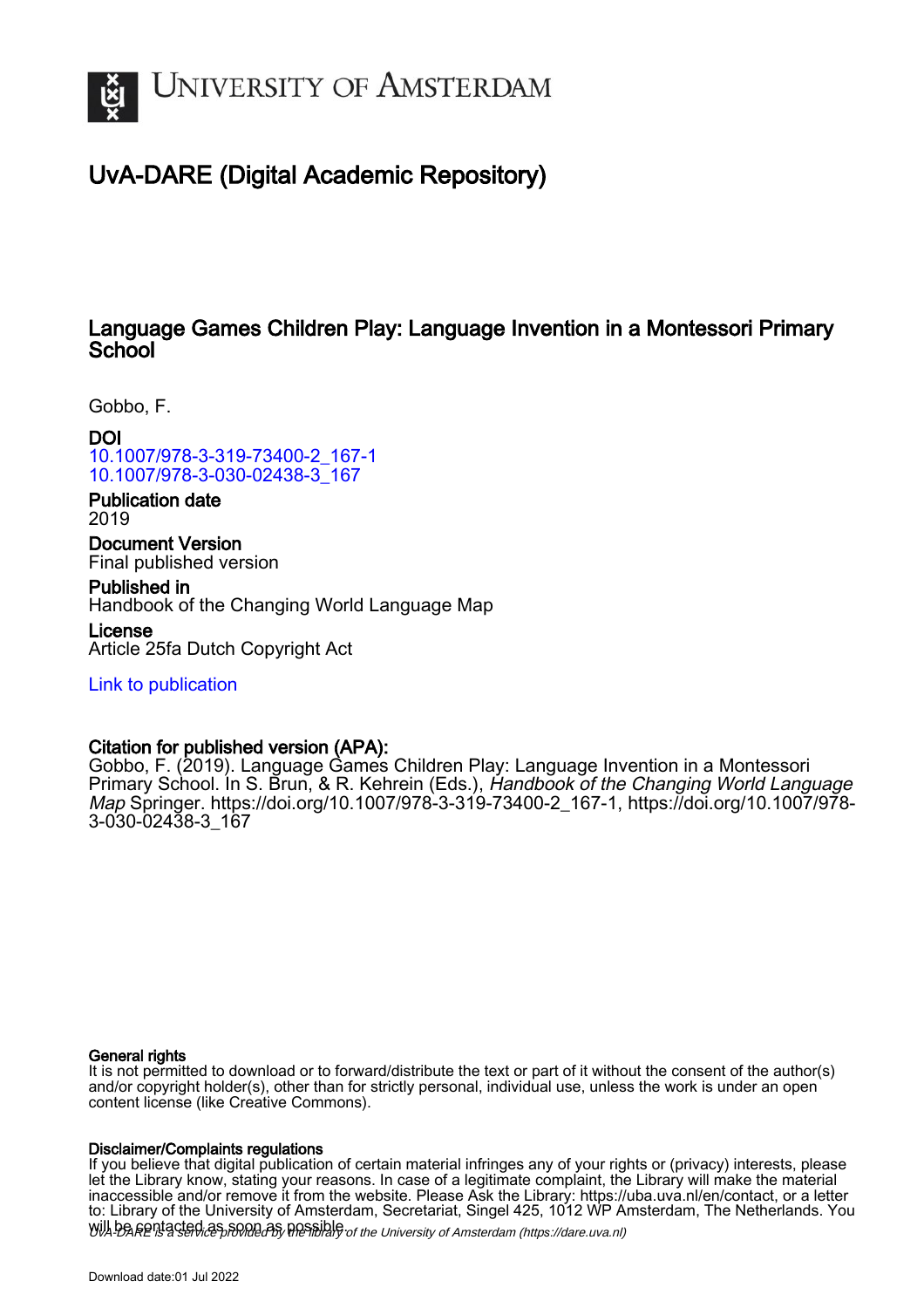

# Language Games Children Play: Language Invention in a Montessori Primary School

# Federico Gobbo

## **Contents**

#### Abstract

This chapter illustrates the main results of a language laboratory held in a Montessori primary school in Milan, Italy, during 7 years. Pupils (age: 9–11) are guided in the collective invention of a secret language, using all their linguistic repertoire present in class – including minority and home languages. The structure of the language is highly influenced by the language of instruction (in our case, Italian), but, at the same time, it differs from that because its aim is to be secret. In other words, the invented language is shared among the class members only, who know how to decipher its alphabet and grammar, unlike other schoolmates. Secrecy permits the inventor to insert elements from other languages, resulting in an a priori language contact. During the process of invention, participants increase their metalinguistic awareness and thus their understanding of the languages they are studying formally – in our case, Italian and English. The Montessori method fosters a "learning-by-doing" approach and an active

F. Gobbo  $(\boxtimes)$ 

ACLC, University of Amsterdam, Amsterdam, The Netherlands

© Springer Nature Switzerland AG 2019

University of Turin, Turin, Italy e-mail: [f.gobbo@uva.nl](mailto:f.gobbo@uva.nl)

S. D. Brunn, R. Kehrein (eds.), Handbook of the Changing World Language Map, [https://doi.org/10.1007/978-3-319-73400-2\\_167-1](https://doi.org/10.1007/978-3-319-73400-2_167-1)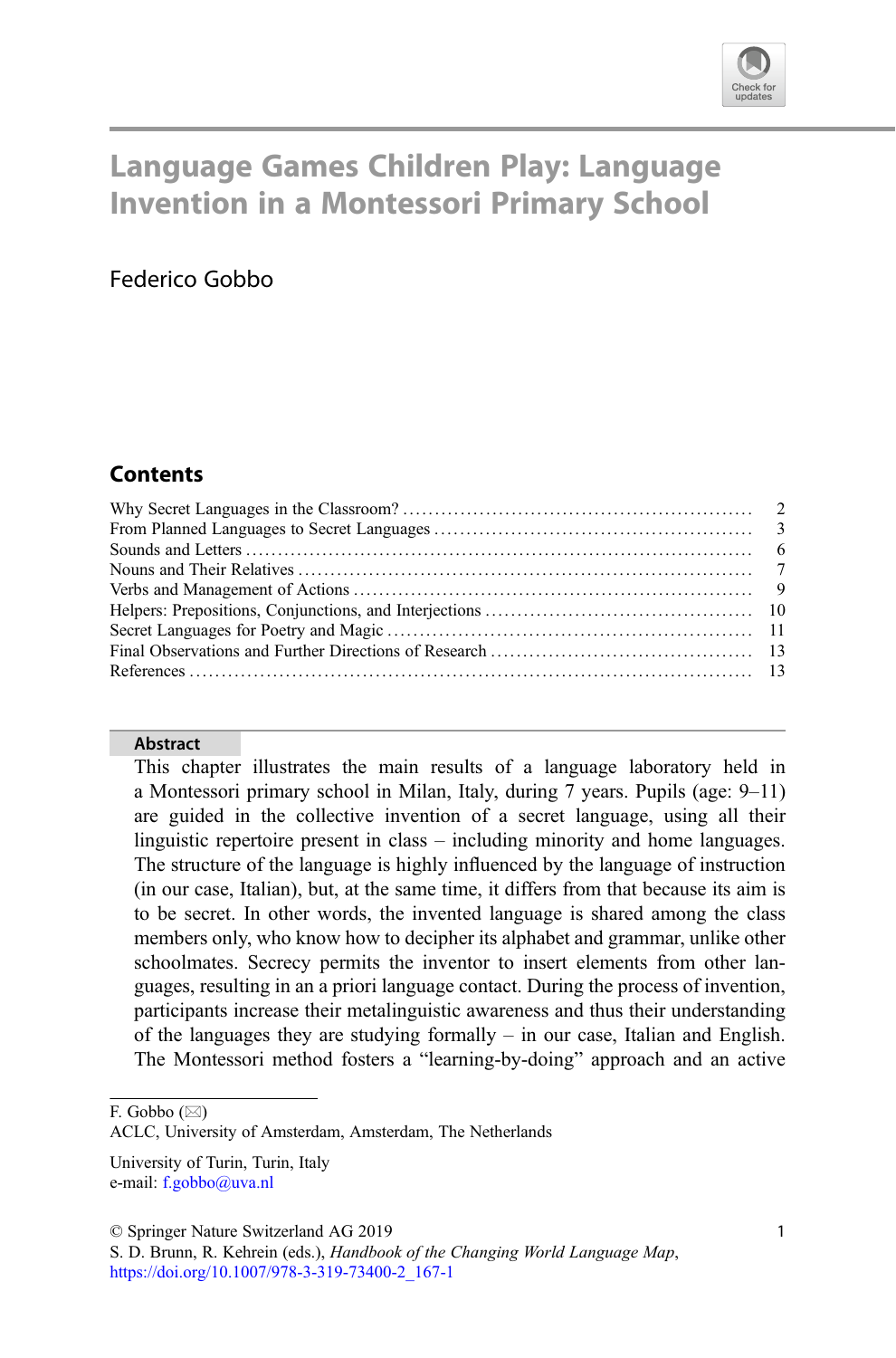interdisciplinary cross-fertilization (called Cosmic Education). In fact, pupils may use the secret language to create an imaginary country – usually an island – and conceive a utopian society, putting together notions of natural sciences (for instance, orography) and social sciences, in particular, to describe the ideal human society speaking their secret language. The chapter also includes reflection on how this language laboratory can be applied in other educational contexts, maintaining its original character of being a serious game for learning.

Keywords

Language invention · Language contact · Metalinguistic awareness · Edutainment · Secret language

## Why Secret Languages in the Classroom?

Since the school year 2012–2013, an innovative language laboratory has been held in a Montessori primary school in Milano, via Milazzo, devoted to the collective invention of a secret language in class, lasting the last 2 school years of primary school when pupils are 9–11 years old. In fact, although some sporadic experiences of using language invention in the classroom do exist (Sanders [2016](#page-14-0); Schreyer [2011\)](#page-14-0), to the extent of the author's knowledge, no such fieldwork exists in the specific context of primary schools. The purposes of the laboratory described in the position paper of the language laboratory (Gobbo [2013\)](#page-13-0) and elaborated after the conclusion of the first edition, i.e., the first 2-year cycle (Gobbo et al. [2016\)](#page-14-0), were the following: first, the laboratory may increase pupils' metalinguistic awareness through a continuous collaborative and collective activity of "learning-bydoing," typical of the Montessori method, and second, it may encourage comparative analysis of the natural languages present in the class member repertoires, including home languages of early bilinguals, so to understand the commonalities existing across language diversity. During subsequent editions of the laboratory, the team members observed a potentiality of strengthening the self-esteem of children with dyslexia and other specific difficulties concerning language learning, and in general the laboratory seems to have positive emotional aspects for all participants, as in general they participate willingly and with enthusiasm (Gobbo [2017a\)](#page-13-0). In any case, compared to other school activities present in the curriculum, this laboratory is focused on the group level, and therefore the pressure over the single member to be right or wrong is considerably lighter. This does not imply that specific tasks are without any form of evaluation: this depends on the teachers and their relationship with the class members. The important point is that the laboratory as a whole is not under pressure of being explicitly graded.

Currently, the team members of the language laboratory are the author, who is responsible for the research and scientific aspects, and Chiara Bonazzoli, who is a Montessori teacher and trainer certified by the Opera Montessori in Rome, Italy. During the four editions of the laboratory so far, the team has received advice from Francesca Gastaldi, a teaching fellow in psychology of education at the University of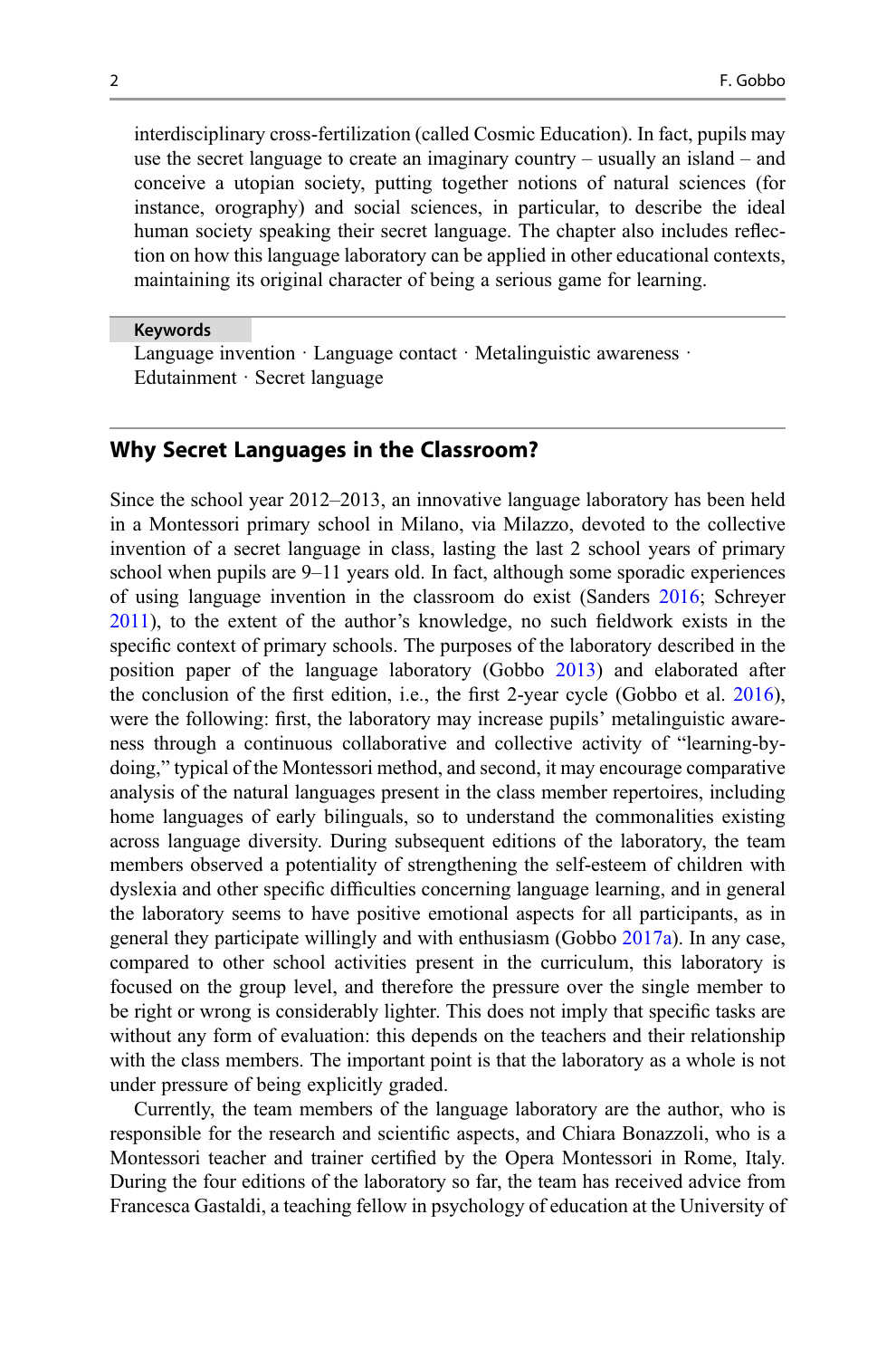| School        |         | Males | Females | Dyslexic |                                                                          | Secret   |
|---------------|---------|-------|---------|----------|--------------------------------------------------------------------------|----------|
| year          | Edition | (N)   | (N)     | (N)      | Home languages                                                           | language |
| $2012 - 2013$ | First   | 12    | 12      | 1        | Four: Dutch, French,<br>Serbian, Spanish                                 | Araik    |
| $2015 - 2016$ | Second  | 14    | 8       | 4        | Six: Dutch, French,<br>German, Japanese,<br>Modern Hebrew,<br>Neapolitan | Gatlòik  |
| 2016-2017     | Third   | 14    | 12      |          | One: Spanish                                                             | Ukaltuč  |
| $2017 - 2018$ | Fourth  | 13    | 8       | 5        | Five: Dutch, French,<br>Japanese, Korean,<br>Modern Hebrew               | Koatra   |

Table 1 Classes participating the language laboratory so far

Turin, Italy. Finally, Patrizia Pradella and Ilaria Adami, both Montessori teachers and, respectively, responsible for English and mathematics in that school, were involved during the first edition. Each edition of the language laboratory lasts 2 years, when pupils are 9–11 years old. At that age, they start to consistently show metalinguistic reasoning and, in general, an interest in how languages work and, sometimes, the desire to create a secret language of their own. By the time of this writing (July 2018), three editions were completed (Table 1). The school year refers to the beginning of the laboratory; therefore, the fourth edition (labelled by the name of the secret language, Koatra) is still ongoing.

As Table 1 shows, there is a good equilibrium between genders in the classroom; however, the number of pupils with dyslexia or other related difficulties can vary a lot, as well as the number of home languages present in class. These two parameters were taken into account during the laboratory preparation and implementation. The Montessori method focuses first on the specific needs of children and how to make them independent, so necessary adjustments were done accordingly. The choice of a Montessori school was driven by two factors, the first being empirical and the second theoretical. The empirical factor consists of the previous personal contacts of the researcher with the teaching staff of the Montessori school where the laboratory was held, while the theoretical factor relies on the Montessori method, where the setting in the classroom is particularly favorable to collaborative work on long-term projects – 2 years, in the eyes for children of that age, is a very long time.

#### From Planned Languages to Secret Languages

Invention of languages is an activity documented since the Middle Ages, with the lingua ignota by Hildegard of Bingen (Highley [2007\)](#page-14-0) and Bālaybalan by Mehmed Muhiddin in the Middle East (Bausani [1954\)](#page-13-0), both invented for mystical and religious purposes. More recently, languages have been invented for artistic purposes, especially in fantastic literature, such as science fiction and fantasy. The most famous case study of the latter is Tolkien's Elvish languages of the fictional world of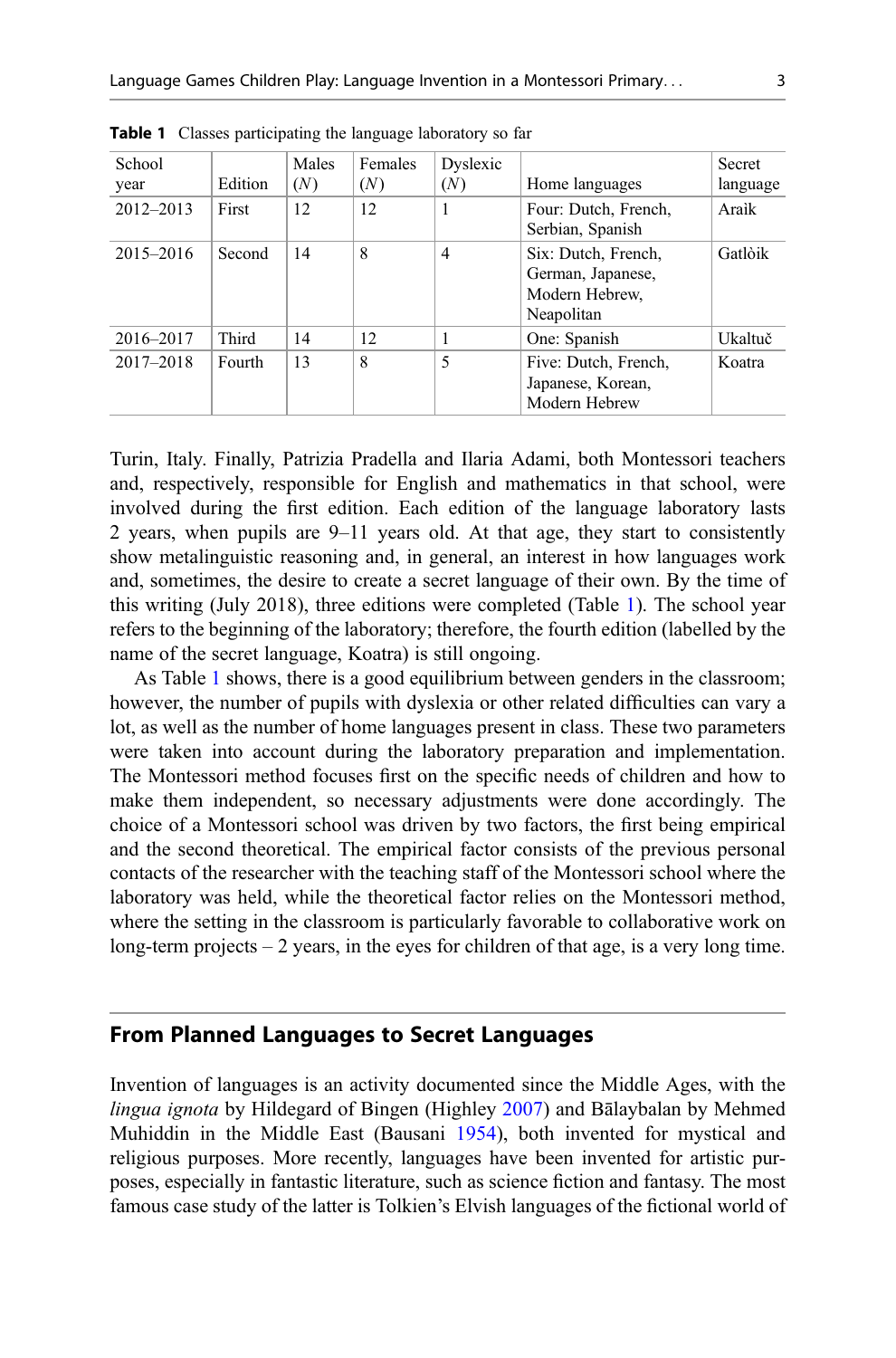Middle-Earth (Weiner and Marshall [2011](#page-14-0)). In the field of science fiction, the most famous is definitely relevant to the Klingon language, coming from the Star Trek universe – the first Hollywood language ever (Okrand et al.  $2011$ ). However, most scholars so far have devoted their attention to languages invented not for the sake of art or literature but for serious purposes, that is, international communication. In fact, the most prominent phenomenon pertaining to language invention in the literature is the debate around that particular class of invented language – or, more specifically, *planned languages* – according to Blanke  $(2003)$  $(2003)$  and the German school of interlinguistics. The notion of planned languages connects them to the wider phenomenon of language policy and planning (Hult and Johnson [2015](#page-14-0)). In fact, these languages were explicitly designed for international communication so that participants are on an equal footing because that language does not belong to any ethnic group (for a detailed account of the traditional debate, see contributions in Schubert [1989\)](#page-14-0). It is worth noting that, among its rivals, only Esperanto succeeded in forming a stable and relatively large community of practice (Garvía [2015\)](#page-13-0).

On a closer look, the distance between languages planned for communication and languages invented for artistic reasons is not very high, from a structural point of view. All invented languages have in common one key feature: the fact that they are invented consciously at a first stance, instead of emerging from a speech community. In other words, at first, invented languages inevitably come out in written form, being projects proposed by a single person or, rarely, by a committee or a group. This property is valid regardless of their respective purposes, e.g., international communication, religion, belles lettres, Hollywood movies, or others. Moreover, it distinguishes them from natural languages, where on the contrary, the priority of speech over writing holds (with the important exception of sign languages). Consequently, while writing is a secondary property in natural language, in the case of invented (or planned) languages, writing is primary and orality is the greatest challenge.

It is possible to distinguish invented languages not only by their purpose, but also according to their publicity (Fig. [1\)](#page-5-0).

In fact, while Esperanto and its rivals are public languages – for instance, no copyright issue is at stake – and therefore multilingual grammars, dictionary, and exemplar texts are freely available to the public, on the contrary, languages planned for artistic purposes are often nonpublic, that is, secret, in other words destined for an a priori defined human group, being a restricted circle or aficionados of that work of art. In general, some texts do exist, but no guidance for pronunciation is offered; moreover, quite often there are no bilingual texts and no translation, and their domains of use are limited. A relevant part of their fascination lies in their secrecy indeed.

The languages invented in the Montessori laboratory are secret during the invention process and their use, which is mainly in writing. In particular, their aim is to be used among class members: no other school member, either pupil or adult, is allowed to access it, with the exception of the language laboratory team members already mentioned. Unlike other moments of teaching in that Montessori school,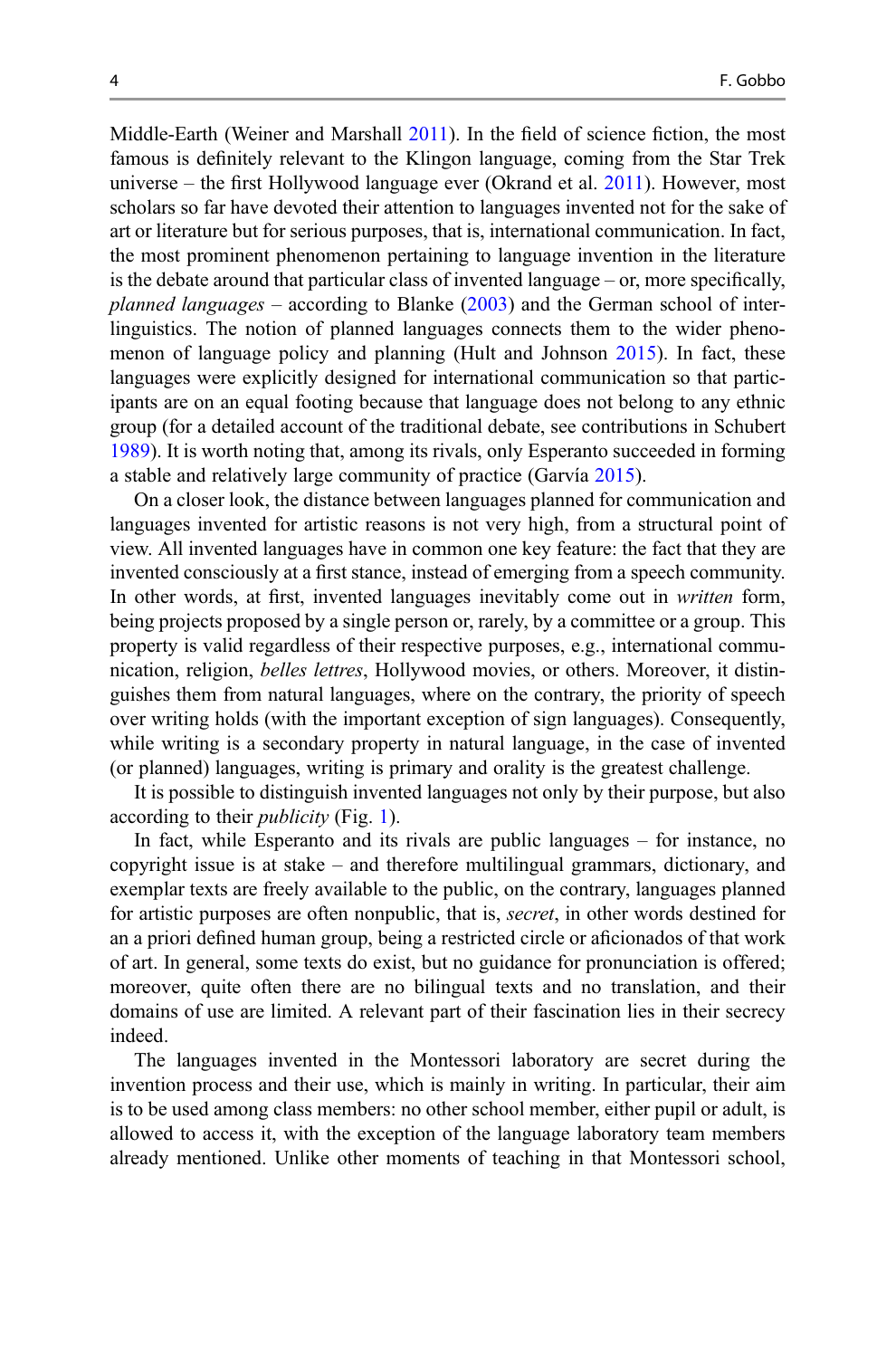<span id="page-5-0"></span>

Fig. 1 Diagram of invented languages (Gobbo [2017b](#page-13-0))

during the laboratory the classroom doors are closed to prevent children from other classes from entering the classroom and thus respecting the secrecy. An important consequence of this practice observed for 7 school years by the laboratory team members is that class cohesion as a group is strengthened by the invention and use of the secret language, as it is perceived as a product of the "peer culture." In other words, the language is seen as a vehicle of their group identity, especially in opposition to the other secret language present in the school. In fact, when a new edition starts, the previous one is always still ongoing (Bonazzoli et al. [2017](#page-13-0)). The life cycle, so to speak, of the Montessori secret languages, coincides with the length of each edition, which is 2 school years (the fourth and fifth classes of primary school, the latter being the last one in the Italian school system). As a consequence, the constraint of secrecy declines after the natural ending of the class group, when kids go to middle school. As in the school in via Milazzo, Milan, it is not possible to maintain the language because inevitably secret language users are scattered to other parts of the city and the group simply ceases to exist. The only Montessori middle school in Milan, in fact, is in the opposite part of the city, and by now it is not a first choice of families for their children. For this reason, Montessori secret languages are peculiar even in the context of language invention: first, their purpose is educational, as described in the first section, which is rare; second, they are designed as a collective struggle, performed by class members, with the help of adults, which is unusual; and third, they are secret during their life cycle, and then, when their educational purpose is over, they become public legacy. In the following sections of this chapter, we will present how the language laboratory works, with concrete examples from our fieldwork. For this reason, we will refer mainly to the secret languages that have gone public that is Araìk, Gatlòik, and Ukaltuč – the secret languages of the first three editions of the language laboratory.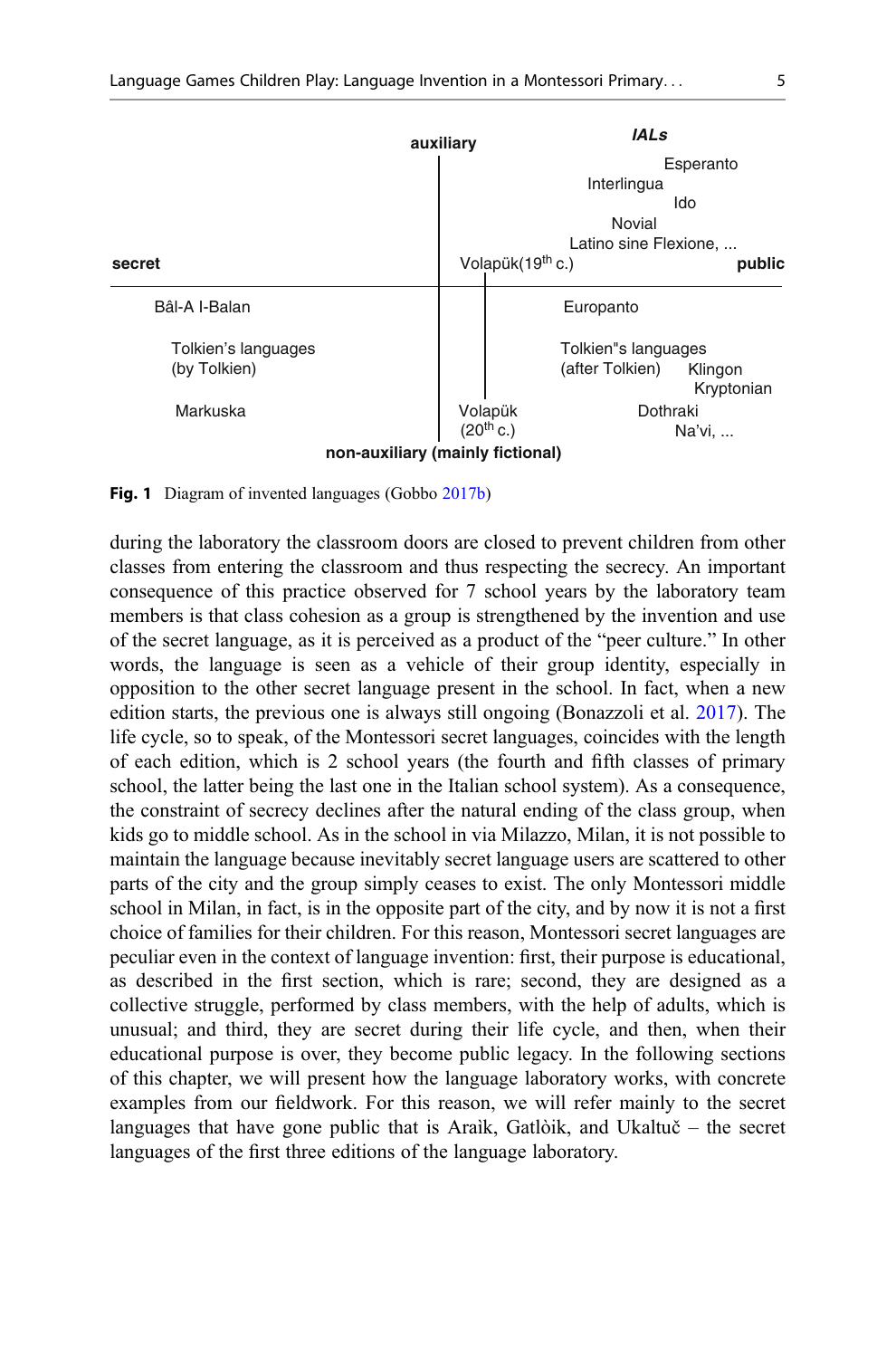#### Sounds and Letters

To lay the foundations for a language, you need the distinct units of sounds, that is, phonemes. Because of their alphabetization in Italian, a language where the distance between speech and writing is not so high as, for instance, in French or English (e.g., spelling competitions are unknown in Italian schools), children tend to assimilate letters and sounds, or, more precisely, phonemes and graphemes, respectively. So, it is important to clarify to the students that writing systems are only a convention for the set of distinctive sounds of languages. In other words, the same word can be written through different alphabets: as an example, we show the word "euro" written on recent Euro bank notes, which is written in Latin, Greek, and Cyrillic scripts.

In order to guarantee both secrecy and easy pronunciation, at least one vowel of the Italian language and three to four consonants are cut off the inventory of the invented languages. In other words, the sound system of all Montessori secret languages is a subset of the Italian language. Typically, the letter  $\{h\}$  is the first one to fall, since in Italian it is mute; the bigram  $\{gl\}$ , which corresponds to the International Phonetic Alphabet (IPA) [ $\Lambda$ ], is reduced to  $\Lambda$  or  $\Lambda$ j/; similarly, the letter {r}, which corresponds to a range of sounds of difficult pronunciation, is typically reduced to /l/, and so on. In order to write the new secret language down, we apply a pseudo-phonetic alphabet, inspired from the IPA, that is, without any mute letters and thus bigrams and the like. Children at first transliterate their own personal names: for example, "Leonardo" can become "loonaldo" if the {e} was assimilated to  $\{o\}$  and  $\{r\}$  to  $\{1\}$ .

After some exercises of transliteration, we give a presentation of the different writing systems of the world (from the Ancient Egypt to the Korean) so as to invent a truly secret alphabet, where there is a one-to-one correspondence to the phonemes just defined in the sound system of the new language. Sometimes this secret alphabet resembles the alphabet of Utopia by Thomas More (in particular, the language called Gatlòik, invented in the laboratory's second edition of the class); sometimes it is inspired by Japanese, Korean, and Chinese writing systems (Koatra, fourth edition); sometimes it is hard to understand the source of inspiration. The only constraints we give as adults leading the laboratory are to choose something easy to trace on paper and on the board and to be consistent, i.e., each sound has one and only one letter for correspondence (Fig. [2](#page-7-0)). The signs should be distinctive, that is, each clearly different in respect to the others, especially for children with dyslexia or other related disabilities. For example, in the case of Ukaltuč (third edition language), the secret alphabet vowels were depicted with curves and consonants with angles, while in the case of Gatlòik (second edition language), the three vowels,  $\langle a \rangle$ ,  $\langle i \rangle$ , and /o/, were rendered as points over or under the consonants, as in Semitic languages.

Interestingly, once the secret writing system is ready, for some children the work seems to be done. We have a slightly different sound system from Italian, and a secret alphabet, so why should we need anything else? Here, adults should clarify that it is true that foundations are necessary to build a house; however, they are not enough to have a hospitable house. In other words, we need not only sounds and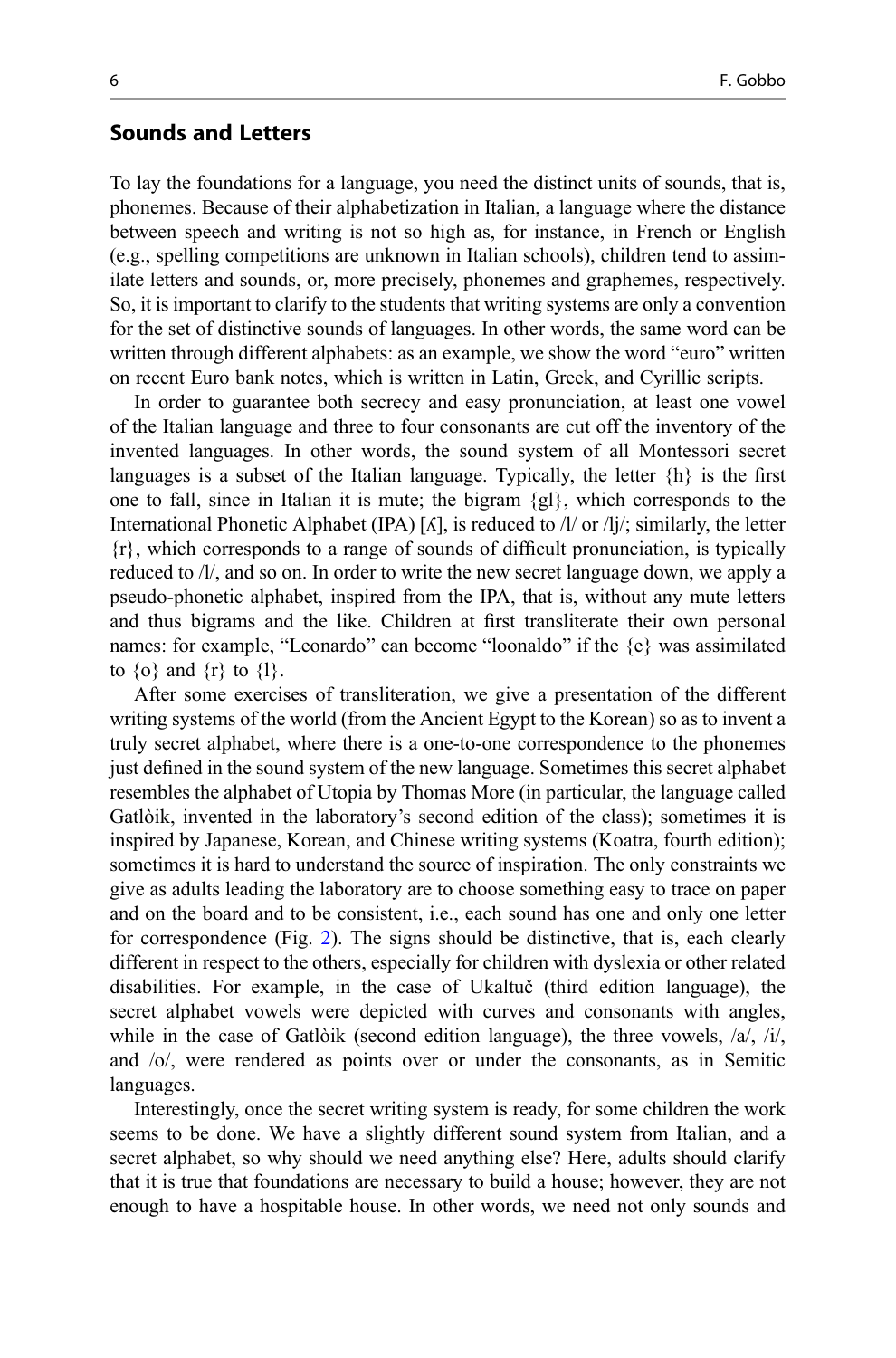<span id="page-7-0"></span>

Fig. 2 Example of characters in one secret language class

letters, but also grammar and vocabulary, in order to have a functioning language system. For this reason, we start to build the grammar of the new language following the Montessori's partitioning of the parts of speech (Montessori [2017](#page-14-0)).

#### Nouns and Their Relatives

All languages of the world describe human experience in terms of objects, animated or not, that produced, willingly or not, events. In the languages familiar to children of the Montessori school in Milan, this is understood in terms of nouns and verbs. Maria Montessori ([2017\)](#page-14-0) was used to telling stories to explain abstract concepts to children. Thus, in her storytelling nouns become the head of a family, where articles and other determiners, as well as adjectives, become members of that family, sons, little children, and so on. It is perfectly reasonable to start building the dictionary from nouns. Pupils starting the laboratory are already familiar with the fact that some nouns are primitive (e.g., "house," "journal"), while others are formed starting from the primitive ones (e.g., "greenhouse," "journalist"). Pupils start to find rules to build compounds and other forms of derivation in order to build meaningful phrases or even chunks in the secret language, such as "the nice flowers," "some young football players," "my cat," and so on.

Possessive determiners such as "your" and "our" are in general interpreted as adjectives of the corresponding pronouns ("you," "we"). In Araìk (first edition language), a Chinese-like structure for personal pronouns was proposed and accepted by the participants, meaning that the plurals were marked morphologically as such with the ending  $-n$ , borrowed from Dutch: "I" in Araìk was "o" and "we" was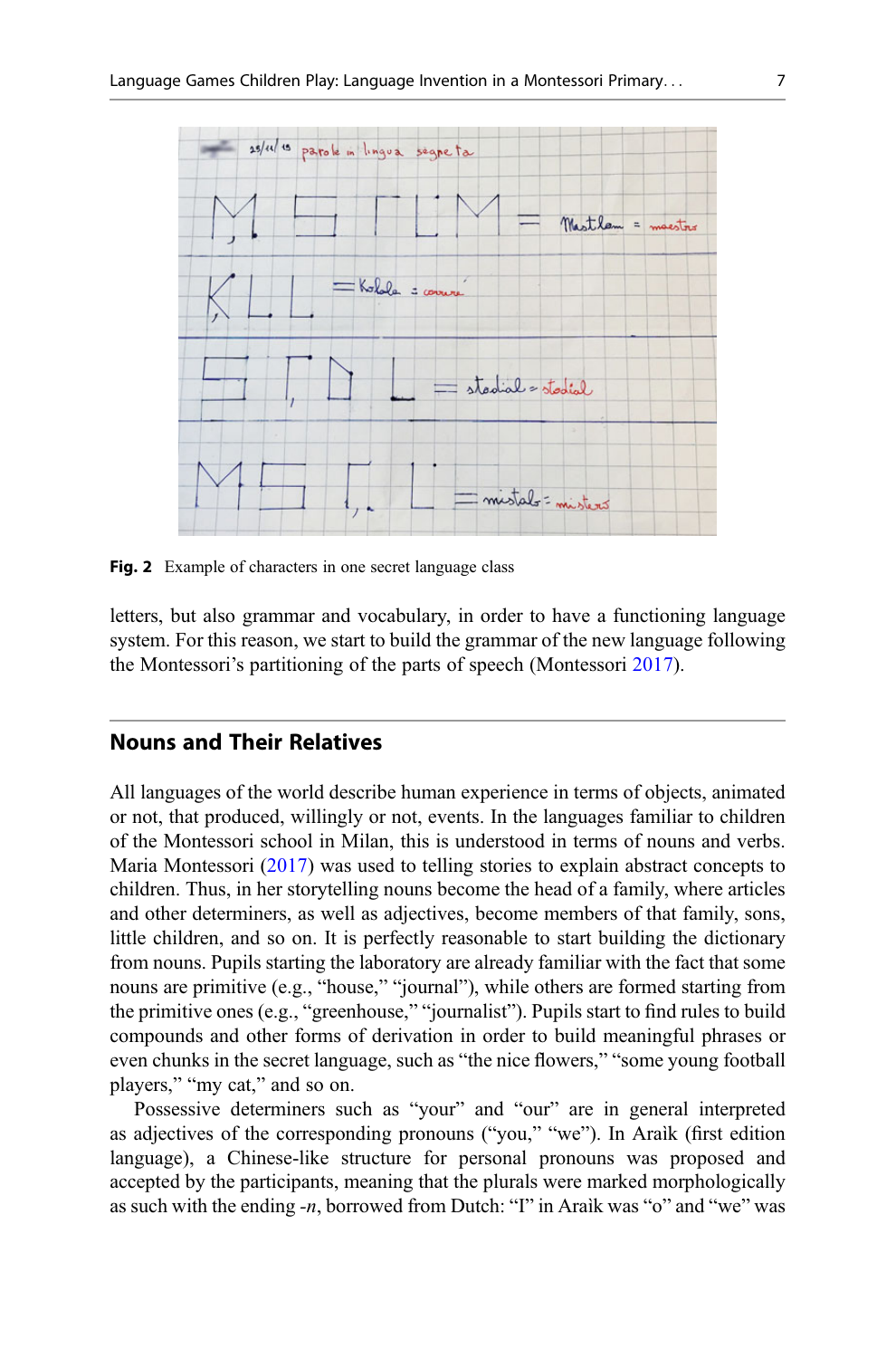"on"; singular "you" was "a" and plural "you" was "an"; "he" was "u"; "she" was "e"; interestingly "they" could indicate either a plural "he," that is, "un," or a plural of "she," that is, "en," or of both, that is "uen." Needless to say, such a strategy was a nightmare to be remembered; in the following secret languages, adults strongly advised pupils to take care of this aspect before deciding on a grammatical part of speech.

The structure of adjectives follows the structure of nouns. They are either primitive (e.g., "good," "red") or derived from nouns with special suffixes, analogously to what happens with "airy" and "watery" in English, respectively, from "air" and "water." Sometimes adjectives are genderless, like in English; sometimes they inherit the grammatical gender of the noun they are linked to, like in Italian. A word apart should be spent for numerals, which are a distinctive part of speech in languages belonging to the Standard Average European, such as English and Italian. While natural numbers are a perfect logic system, as proved by Peano in 1889 (see the English translation of the Latin original in van Heijenoort [1967\)](#page-14-0), their linguistic equivalents are not. For instance, students of French as a second language often find the French equivalent of number 90 puzzling: *quatre-vingt-dix* (literally,  $4*20 + 10$ ). Pupils like to adopt a strictly regular system, like the one present in Esperanto or in Chinese; in the latter case, for example, 25 is  $\frac{\partial^2 f}{\partial x \partial y}$  (literally,  $2*10+5$ ), while in the former one, it is *dudekkvin* (same structure:  $2*10 + 5$ ). Ordinal numbers such as "second" and "fifth" follow the rules of all other adjectives. For example, in Ukaltuč (third edition), adjectives are marked by the suffix  $-(t)u\dot{c}$ . For example, "blue" is blutuč, while "cat's, belonging to a cat" is *gatuč*. The very name of the language means "fourth," ukal, being number 4. The reason behind a name lies in the fact that pupils start their invention process in the fourth class; we can consider it an idiomatic form, and this choice can be a good occasion to understand which functions idioms play in natural languages.

The most debated issue in this "family of the Noun" is grammatical gender. As it is widely known, the association between natural distinctions of sex and grammatical gender is very loose in languages: for instance, "sun" and "moon" are, respectively, masculine and feminine in Italian, while the opposite is true in the case of German. English has the neuter gender, while Italian has not. And so forth. Young girls in general pretend to have a more "balanced" language, and this request heavily influences the language, either in a massive use of the neuter gender or the introduction of the common gender (i.e., either masculine or feminine, but animated) or other strategies. Of course, if the laboratory has to be held in Finland or in Hungary, where the respective official languages lack grammatical gender, this issue most probably would not be such a hot debate in class.

In general, pupils like to build up nouns and their meaning in the new language; sometimes they take inspiration from English or other languages present in the class repertoire. For example, "grandma" – literally, a "big" mum – is often preferred to the Italian primitive word nonna for the equivalent word in the secret language. In the case of Ukaltuč (third edition), creativity found a more detailed solution which is not present in English, Italian, or other languages of the class repertoire. In fact, pupils felt the need to distinguish the maternal granddad from the paternal granddad;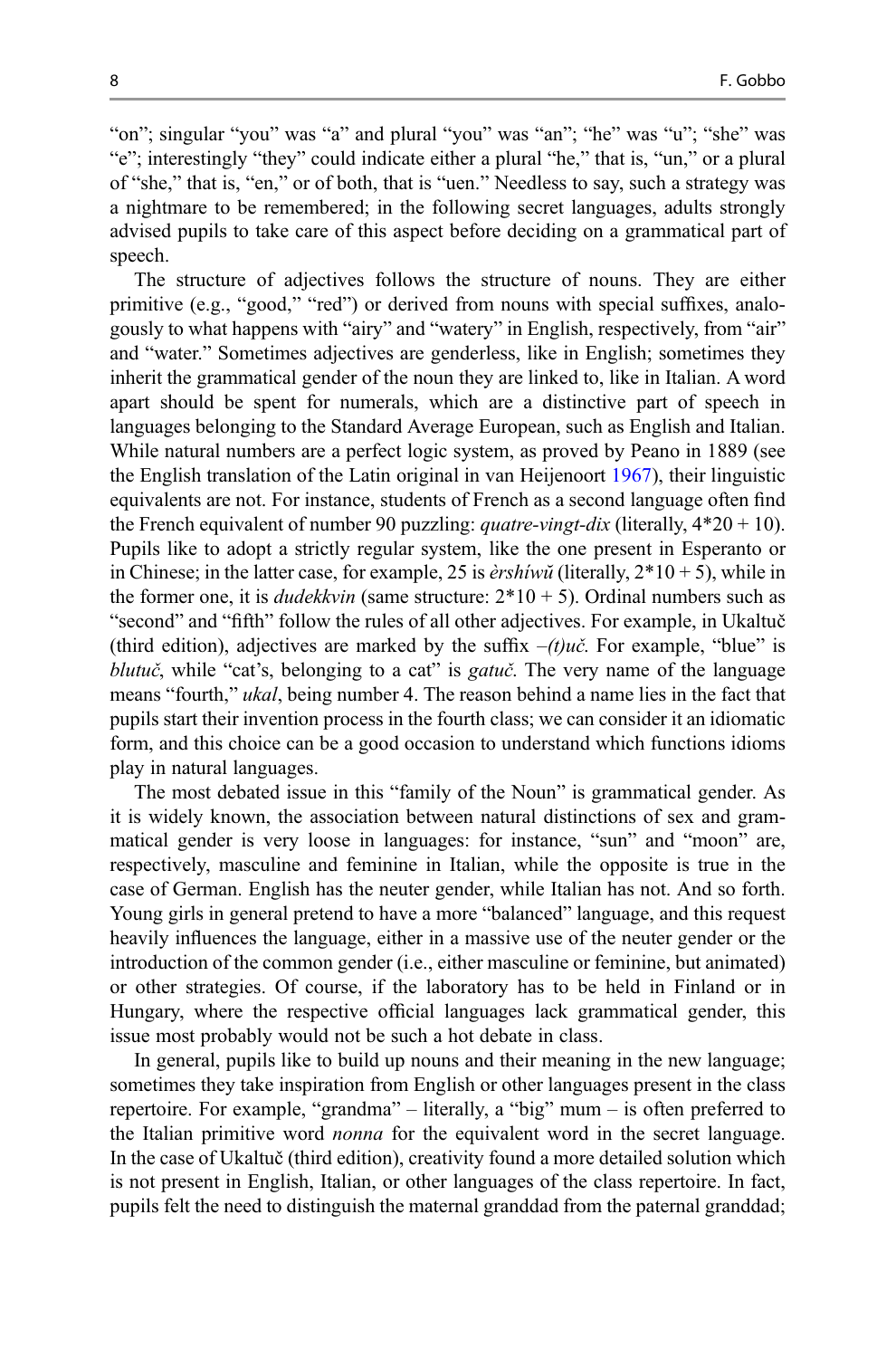in fact, "mother's father" is mamucqpapeo, while "father's father" is papucquapeo. Curiously, a similar strategy is found in Swedish – respectively, the two corresponding words are *farmor* and *farfar – far* meaning "father" and "mor" meaning "mother."

An interesting collective exercise is to write the bilingual dictionary of the secret language. In the case of Gatlòik (second edition), more than 300 words were listed in a few months. In the Italian-Gatlòik dictionary, lemmas were listed according to the entries in Italian, while the correspondent words in Gatlòik have been written both in the pseudo-phonetic alphabet and in the secret alphabet. Every time a new phrase had to be formulated in Gatlòik, pupils checked if the word was already established in the dictionary; if not, they added the new entry after the formulation. The length of the dictionary gives a concrete measure of the work already done. Sometimes, in order to quickly add many entries, pupils added non-primitive nouns, based on the Italian or English dictionary. For example, from the primitive noun "dragon," you can easily add "dragon ship" (from the Vikings), "dragon tree" (of the agave family), and "dragonfish" (a deep-sea fish). Adults encourage pupils to use compounding whenever possible to keep the dictionary small and to better understand the meaning of words. For example, the English word "hippopotamus" derives from Greek and literally it is "horse-(of-the)-river." This practice showed us that pupils were starting to understand morphologic analysis in depth, as they were constantly comparing Italian, English, and the other languages present in the repertoire in order to achieve the goal of inventing new words in the secret language.

#### Verbs and Management of Actions

All languages of the world indicate in one way or another four indications of action: tense, aspect, modality, and evidentiality. While in the first editions the researcher tried to introduce these concepts in order to consciously build the verbal structure in a clear way, in the subsequent editions the team realized that two strategies are feasible for children of that age: either a radical simplification of the system, where verbs indicate only tenses, and aspects are carried out by adverbs (Gatlòik, Ukaltuč, second and fourth editions), or the Italian complex verbal system is preserved, but analyzed in its five variables (in Koatra, fourth edition): root, diathesis, mood, tense, and person, such as *amerei*, which is "to love, active, conditional, present, first person singular." The advantage of the latter system is that it is propaedeutic to the grammatical analysis of Italian verbs, which are notoriously a great challenge to pupils in school. On the other hand, the advantage of simplification is that the combinations are reduced to a minimum, and the Italian variability – as well as the English one, or by any other language – should be mapped in a simpler system and therefore well understood in advance.

Interestingly, all Montessori secret languages are non-prodrop, that is, the indication of the person is not present in the verbal form, and therefore the pronoun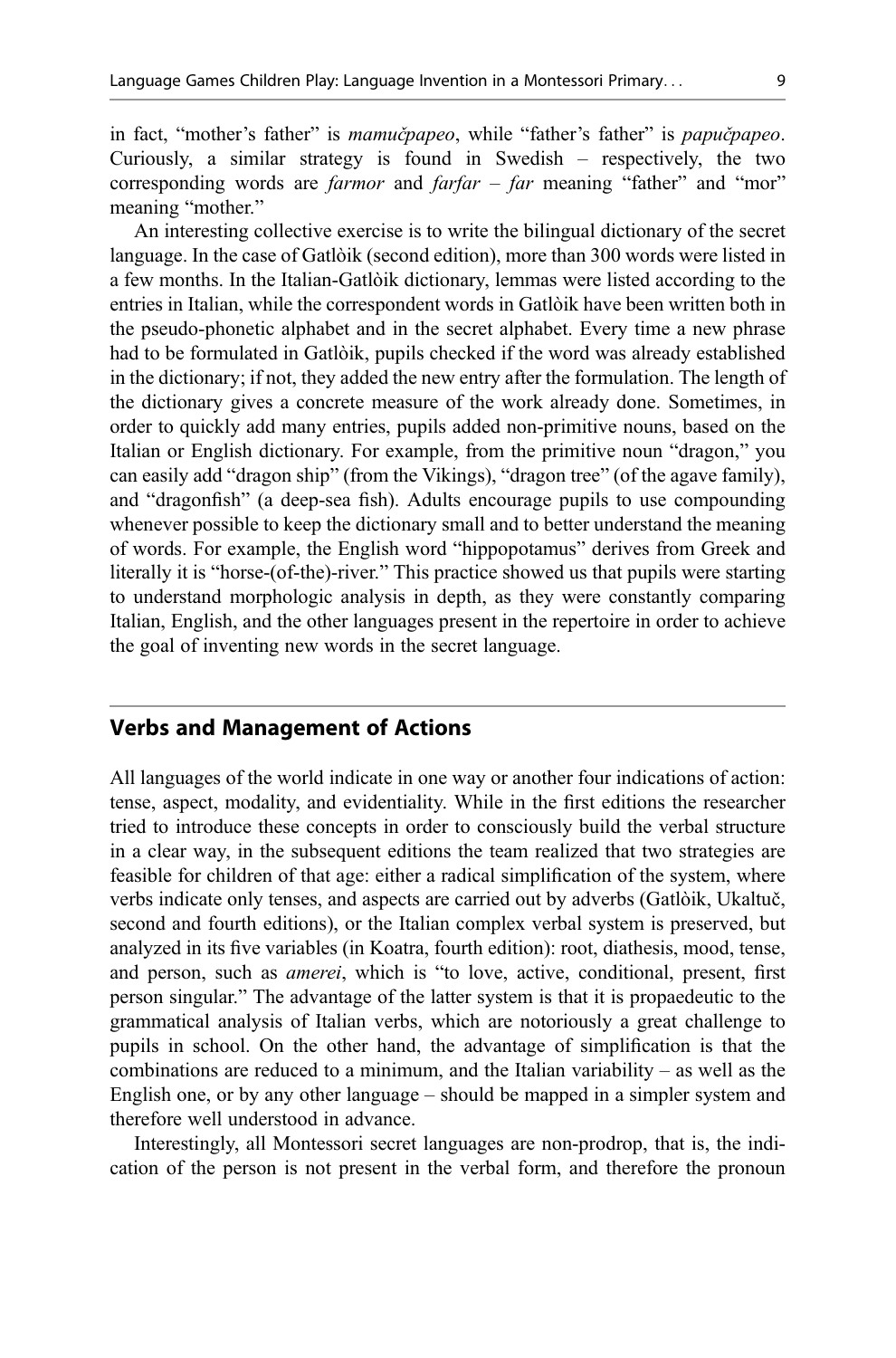cannot be dropped, like in English (at the limit, "it's raining," where that "it" is a dummy subject), unlike in Italian (e.g., corrono, "they run"). This pattern is constant in all major international auxiliary languages, such as Esperanto and its most used rivals. For this reason, it is possible to argue that in the case of planned languages, verbal systems with a low degree of morphological intricacies are preferred over more complex systems.

#### Helpers: Prepositions, Conjunctions, and Interjections

Maria Montessori [\(2017](#page-14-0)) considers functional parts of speech such as prepositions and conjunctions helpers of the two big families of the language, that is the Family of Nouns and the Family of Verbs. We consider preposition and conjunction scaffoldings of phrases and sentences, respectively, and they are highly language-dependent. In other words, even closely related languages such as Spanish and Italian, or Dutch and English, can present quite a difference in the use of prepositions. For this reason, in all Montessori secret languages, both prepositions and conjunctions are left as they are or simply read backward: for example, in Araìk (first edition) the Italian preposition con ("with") becomes nok. The only exception is represented by the so-called preposizioni articolate, which are fusional forms of prepositions and articles, such as  $delle$ , which is  $di$  ("of") and  $(l)le$  ("the, feminine, plural"). These forms are always decomposed in their primitive parts, to better understand their morphology. As a child participating in the third edition once said: "I thought that this laboratory was about language; it seems to me that it is about mathematics, as here languages behave like mathematical objects." This observation is in line with Montessori's [\(2008](#page-14-0), chapter 8) idea of Cosmic Education, that is, that formal education for pupils going to primary schools (age:  $6-12$ ) should start from the whole and then analyze the parts, leaving connections across disciplines – broadly interpreted as mathematics, linguistics, natural science, and humanities – free. For instance, in the first edition of the laboratory, an interesting insight came from participants who noticed the similarities between the English word "street," the corresponding Italian *strada*, the Dutch *straat*, and the German *Straße*, while inventing the word in Araìk, i.e., *tarts –* "strat" read backward. This insight was the occasion for the teacher to show a map of the main streets built by the Roman Empire in Europe and so to connect their insight to a meaningful historical notion, i.e., that the main streets in Europe were built by Ancient Romans.

Unlike prepositions and conjunctions, interjections are expressions of one or a few words that can stand alone, e.g., "oh!", and "my dear!". This part of speech is always great fun for children, who tend to borrow onomatopoeia from the jargon of comic books and graphic novels, e.g., "bang!", "crash!", and "yahoo!". Sometimes they may transform an interjection into a verb, e.g., "to yahoo" may become "to behave noisy and rudely." This flexibility at the end depends on how much children use their secret language, especially in the second year of the laboratory, when the grammar is more or less complete.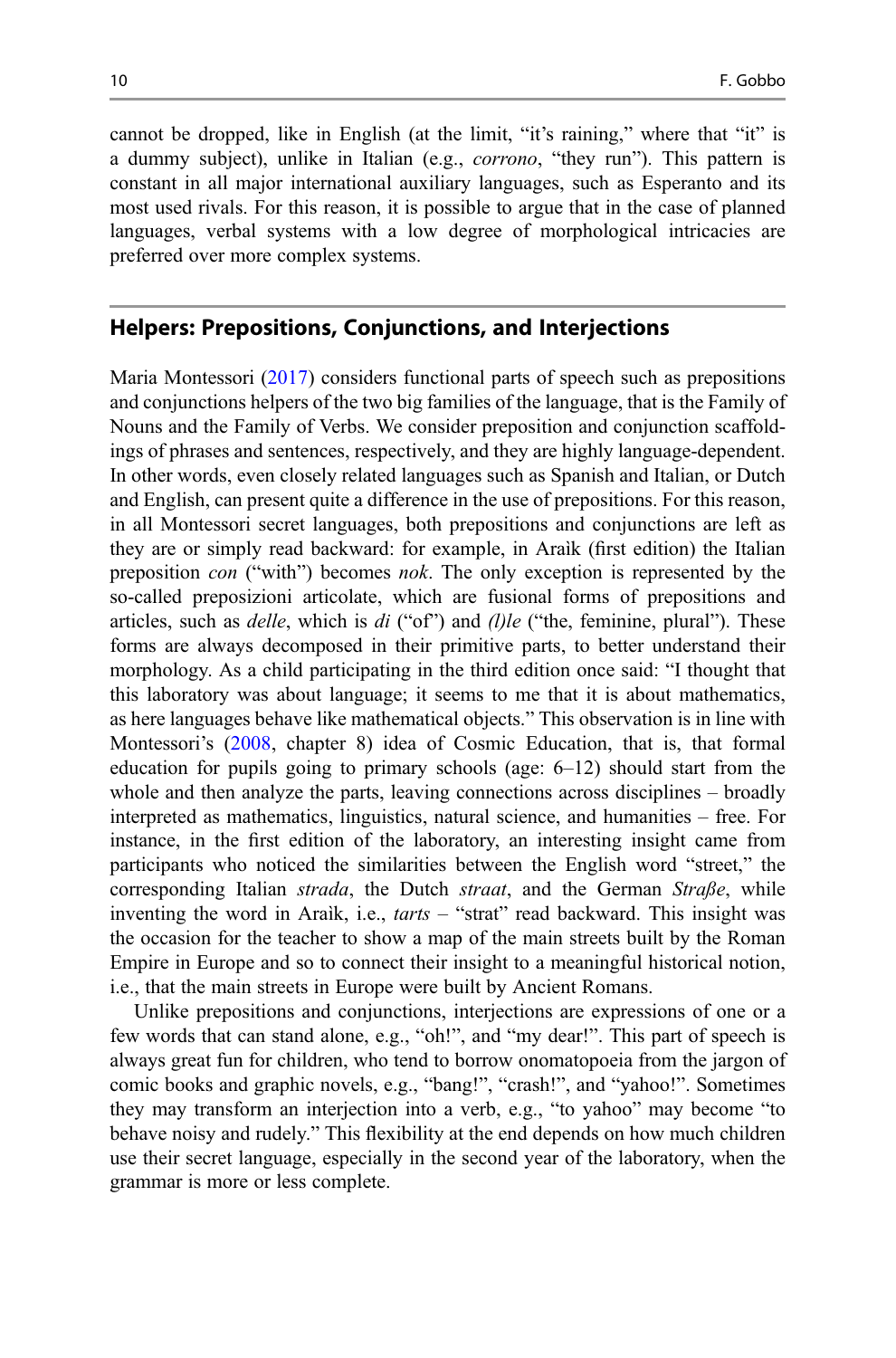## Secret Languages for Poetry and Magic

In general, the first domains of use proposed by children are related to the realm of poetry and magic. For instance, they start using the language for short poetic forms such as haiku or limericks or, in more elaborated forms, for writing spells for sorcerers in short novels belonging to the fantasy genre. The role of adults here is of language guardians, i.e., children are not allowed to change the rules shared by the class members, so to maintain the unity of the language. If a child insists on that, she is kindly invited to invent a new language of her own (it happened only once in four editions, with approximately 100 children in total). Sometimes grammar results are incomplete for the actual needs, for example, the conditional tense was forgotten until it was needed to formulate a particular phrase. In such cases, the rules are expanded accordingly with the participation of the whole class. Here there is an example in Ukaltuč (by M., 11 Feb 2018):

|      | pelsoneis         |          | di čnutuč studiatelesarlul in klasea |             |
|------|-------------------|----------|--------------------------------------|-------------|
| ART. | individual.young. | of five. | study.PRES. in class.                |             |
| PLUR | NOUN.PLUR         | ADJ.     | <b>PLUR</b>                          | <b>NOUN</b> |

"The kids of (the) fifth (class) study in (the) class(room)"

In the case of Gatlòik (third edition), children wanted to write a touristic guide in "Gatloik-land," the imaginary country where the language originally derived. This is an exemplar dialogue from the section "at the restaurant" (by S. and A., 23 Jan 2017):

| Ka posto potalagi |                                                      |  | visit pal kana ? |  |
|-------------------|------------------------------------------------------|--|------------------|--|
|                   | WH PLACE permission.PRES.1st.PLUR visit for dinner ? |  |                  |  |
|                   |                                                      |  |                  |  |

"Which place can we visit for dinner?"

Pal kana vi konsalagi ni lokala Aluta koma ono volkano For dinner you. ACC suggest. PRES.1st. **PLUR** ART restaurantt erupt like a volcan

"For dinner we suggest you the restaurant '(it) erupts like a volcan'"

|  |  | Ka asalig maso bal maso lestalant ; čentl isolik |  |                                                        |
|--|--|--------------------------------------------------|--|--------------------------------------------------------|
|  |  |                                                  |  | WH around half bar half restaurant ; center island.ADJ |

"which (is) around (here; it is) half (a) bar, half (a) restaurant, (it is in the) center of the island"

In order to reach this level of results, phrasal books for Italians in several different languages were analyzed, such as Croatian, German, Japanese, or Russian. Children noticed that situations are not the same in the different guides, for instance, in the German version, there was a section "at the hospital" which was not present in all others. Even under the same rubric, for example, "in the restaurant," examples are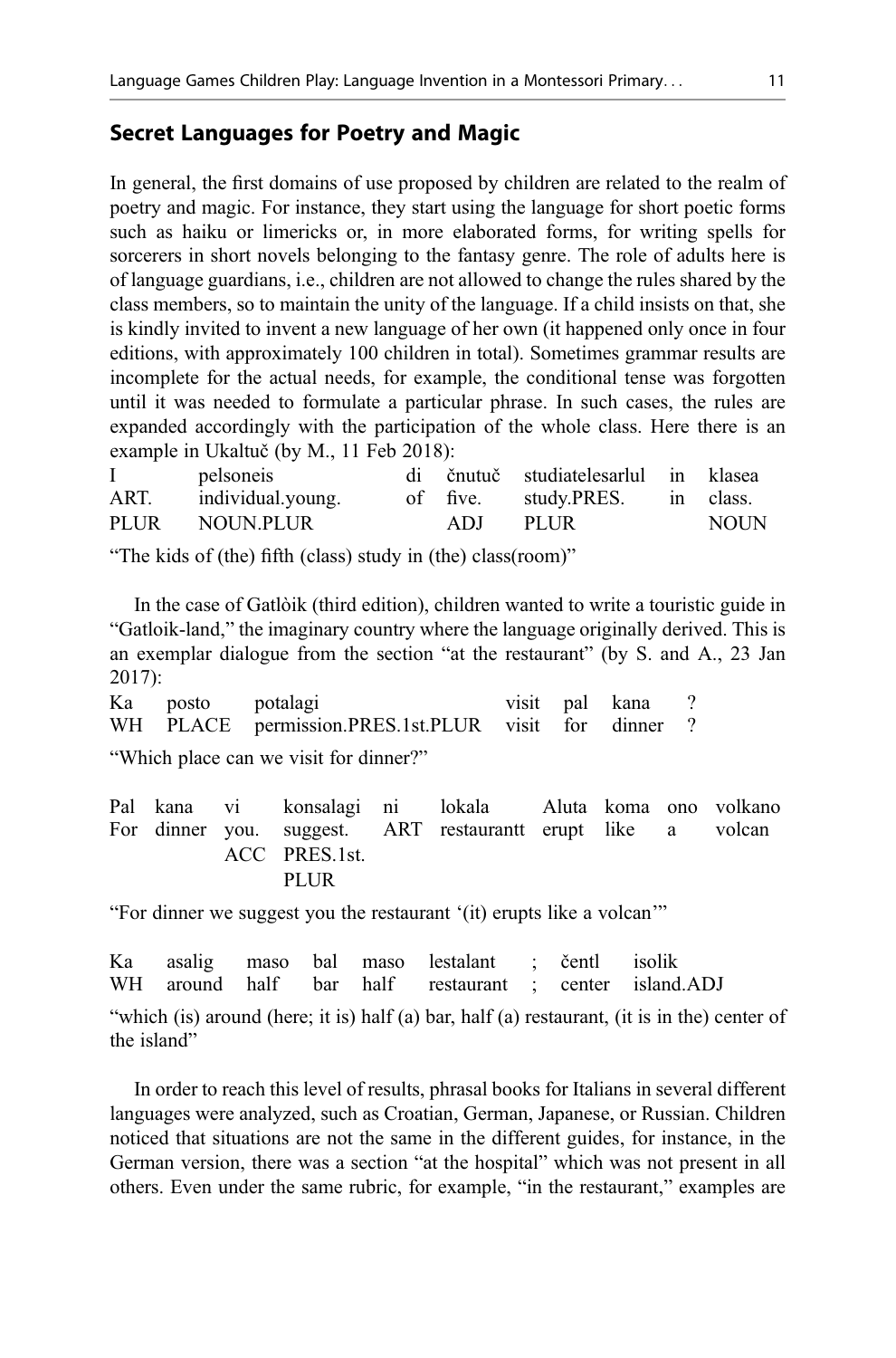Fig. 3 Imaginary "Gatloikland" corresponds with the secret language created by one group of students

 $28/12/2016$ 3l Chese dell Gattoix Secondo me, il paese del l'atlait éun isola dove c'è un partito democra con un presidente e ministra : montagne con la neve, deserto foreste tropicali e grande con la stessa quan

very different in, say, Japanese and Russian. These observations were used to introduce intercultural comparison and to show that there is a relation between languages and their worlds of reference. In other words, in order to write a touristic guidebook, you have to describe Gatloik-land in very different aspects. Following Montessori's Cosmic Education, we started from orography to tell the following story, as a result of writing in small groups that negotiated together their respective ideas.

Gatloik-land is an imaginary island in the Pacific Ocean, not too far from New Zealand, with whom it has commercial exchanges (Fig. 3). It has a splendid volcano in its very center, which was dangerous until scientists succeeded in channeling its energy into tubes that provide energy to houses and industries for free. Everybody has a job but they do not work too much. People are neither too rich nor too poor. Gatloik-land is pollution-free: for instance, only electric cars are allowed on the island. As the volcano eruptions are both dangerous and polluting, local people asked scientists and artists to keep it as an identity symbol in the past, and now the volcano eject...confetti. The most dangerous thing in the life of the local people is sharks that come from the ocean. For example, the idiom "to have a shark on one's back" in Gatlòik corresponds "to be in a spot of bother." However,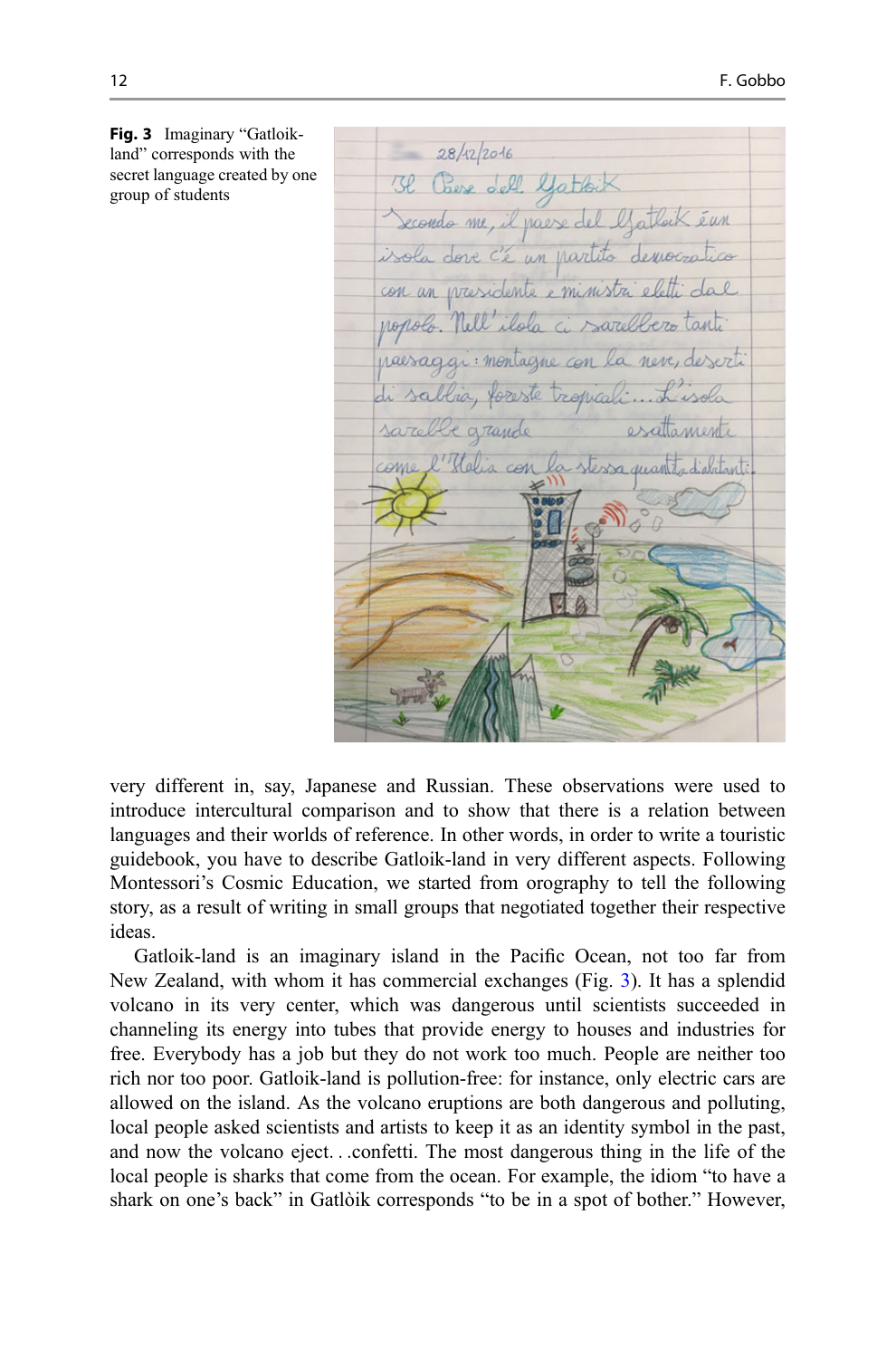<span id="page-13-0"></span>beaches are safe thanks to the "shark police," a special division that pushes sharks out to sea. A lot of details were created by children: pictures of road signs (with writings in Gatlòik, of course), maps of the island, exemplar sentences for the tourist guide, and descriptions (in Italian) of the habits of the local people.

So far, the second edition of the language laboratory was the most elaborate, as it touched many different aspects of the natural world and human society. It is worth noting that children were unaware of the existence of Thomas More's Utopia or similar philosophical books describing perfect societies; nonetheless, their description of Gatloik-land could be interpreted as a desire of a more equalitarian society.

### Final Observations and Further Directions of Research

The language laboratory held in the Montessori school in Milano, via Milazzo, shows that secret language invention can be a valid instrument to foster metalinguistic awareness and the construction of a group identity in pupils of age 9–11 during two full school years. Of course, this statement should be understood more as a hypothesis than a thesis, as we did not have a control group in order to measure the effect of the language laboratory in isolation. Moreover, it would be interesting to see if monolinguals behave differently from early bilinguals and so on. Another open question is the role of the Montessori method: how well is the influence of the Montessori method preparing a favorable setting for the laboratory itself? It would be interesting, for example, to apply such laboratory in the context of a European school, where there is more than one language of instruction. However, to answer these questions properly, new research funding is needed to enlarge the team accordingly.

#### References

- Bausani, A. (1954). About a curious "mystical" language Bâl-a I-Balan. East and West, 4(4), 234–238.
- Blanke, D. (2003). Interlinguistics and Esperanto studies: Paths to the scholarly literature. Language Problems & Language Planning, 28(2), 155–192.
- Bonazzoli, C., Gastaldi, F., & Gobbo, F. (2017). L'invenzione linguistica alla scuola primaria: la didattica dell'italiano nell'esperienza montessoriana/Language invention in primary school: Teaching of Italian in a Montessori experience. Giornale Italiano della Ricerca Educativa -Italian Journal of Educational Research, 10, 75–88.
- Garvía, R. (2015). Esperanto and its rivals: The struggle for an international language. Philadelphia: University of Pennsylvania Press.
- Gobbo, F. (2013). Learning linguistics by doing: The secret virtues of a language constructed in the classroom. Journal of Universal Language, 14(2), 113–135.
- Gobbo, F. (2017a). L'invenzione linguistica alla scuola primaria. In S. Coluccelli & S. Pietrantonio (Eds.), Il metodo Montessori oggi: Riflessioni e percorsi per la didattica e l'educazione. Trento: Erickson.
- Gobbo, F. (2017b). Are planned languages less complex than natural languages? Language Sciences, 60, 36–72.